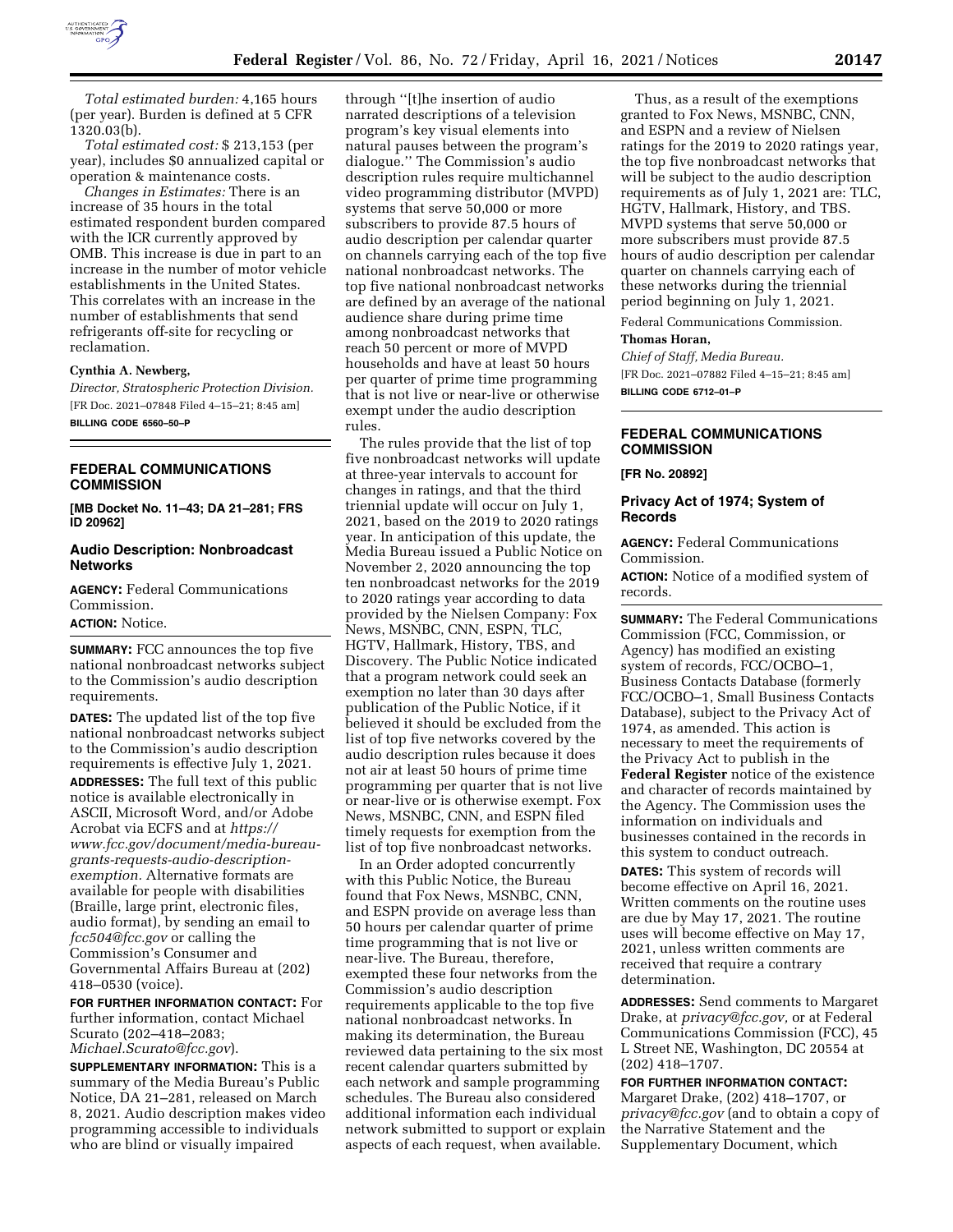includes details of the modifications to this system of records).

**SUPPLEMENTARY INFORMATION:** The Commission uses the information in FCC/OCBO–1 to conduct outreach to individuals and businesses, including but not limited to small, minority, and women-owned communications' business owners and employees.

This notice serves to modify FCC/ OCBO–1 to reflect various necessary changes and updates, including clarification of the purpose of the system, format changes required by OMB Circular A–108 since its previous publication, the revision of four Routine Uses, and the addition of four routine uses. The substantive changes and modification to the previously published version of FCC/OCBO–1 system of records include:

1. Changing the name of the system of records to FCC/OCBO–1 Business Contacts Database.

2. Updating the Security Classification to follow OMB and FCC guidance.

3. Clarifying the Purpose for the system.

4. Updating the System Location to show the FCC's new headquarters address.

5. Revising language in four Routine Uses: (1) Adjudication and Litigation, (2) Law Enforcement and Investigation, (3) Congressional Inquiries, and (4) Government-wide Program Management and Oversight.

6. Adding four new Routine Uses: (1) Third Parties, to allow the FCC to share information before, during, or after outreach events; (6) Breach Notification, to allow the FCC address information breaches at the Commission; (7) Assistance to Federal Agencies and Entities, to allow the FCC to provide assistance to other Federal agencies in their data breach situations; and (8) For Non-Federal Personnel, to allow contractors performing or working on a contract for the Federal Government access to information in this system. New Routine Uses (6) and (7) are required by OMB Memorandum M–17– 12.

7. Replacing the Disclosures to Consumer Reporting section with a new Reporting to a Consumer Reporting Agency section to address valid and overdue debts owed by individuals to the FCC under the Debt Collection Act, as recommended by OMB.

8. Adding a History section referencing the previous publication of this SORN in the **Federal Register**, as required by OMB Circular A–108.

The system of records is also updated to reflect various administrative changes related to the policy and practices for storage of the information; administrative, technical, and physical safeguards; and updated notification, records access, and procedures to contest records.

### **SYSTEM NAME AND NUMBER:**

FCC/OCBO–1, Business Contacts Database

# **SECURITY CLASSIFICATION:**

# Unclassified.

### **SYSTEM LOCATION:**

The Office of Communications Business Opportunities (OCBO), Federal Communications Commission (FCC), 45 L Street NE, Washington, DC 20554.

### **SYSTEM MANAGER(S):**

Celeste McCray, Program Specialist and Andrea Brown, Program Specialist, OCBO, Federal Communications Commission (FCC).

### **AUTHORITY FOR MAINTENANCE OF THE SYSTEM:**

47 U.S.C. 151, 152, 155, 257, 303; and 5 U.S.C. 602(c) and 609(a)(3).

#### **PURPOSES:**

The FCC uses this system to conduct outreach to individuals and businesses, including but not limited to small, women, and minority-owned businesses.

### **CATEGORIES OF INDIVIDUALS COVERED BY THE SYSTEM:**

Individuals and businesses, including but not limited to, small, minority, and women-owned communications' business owners and employees, as well as other individuals who work or communicate with this segment of the population.

### **CATEGORIES OF RECORDS IN THE SYSTEM:**

Contact information, such as name, phone numbers, emails, and addresses, as well as work and educational history.

### **RECORD SOURCE CATEGORIES:**

Information in this system is provided by individuals or businesses who wish to be contacted by the FCC regarding issues in the communications industry, the mission of the FCC, FCC programs, or networking opportunities.

#### **ROUTINE USES OF RECORDS MAINTAINED IN THE SYSTEM, INCLUDING CATEGORIES OF USERS AND THE PURPOSES OF SUCH USES:**

In addition to those disclosures generally permitted under 5 U.S.C. 552a(b) of the Privacy Act, all or a portion of the records or information contained in this system may be disclosed to authorized entities, as is determined to be relevant and necessary, outside the FCC as a routine use pursuant to 5 U.S.C. 552a(b)(3) as follows.

1. Third Parties—To third parties, including individuals and businesses in the communications industry, to facilitate networking opportunities before, during, or after FCC outreach events.

2. Adjudication and Litigation—To disclose to the Department of Justice (DOJ), or to other administrative or adjudicative bodies before which the FCC is authorized to appear, when: (a) The FCC or any component thereof; or (b) any employee of the FCC in his or her official capacity; or (c) any employee of the FCC in his or her individual capacity where the DOJ or the FCC have agreed to represent the employee; or (d) the United States is a party to litigation or has an interest in such litigation, and the use of such records by the DOJ or the FCC is deemed by the FCC to be relevant and necessary to the litigation.

3. Law Enforcement and Investigation—To disclose pertinent information to the appropriate Federal, State, local, or tribal agency responsible for investigating, prosecuting, enforcing, or implementing a statute, rule, regulation, or order, when the FCC becomes aware of an indication of a violation or potential violation of civil or criminal law or regulation.

4. Congressional Inquiries—To provide information to a Congressional office from the record of an individual in response to an inquiry from that Congressional office made at the written request of that individual.

5. Government-wide Program Management and Oversight—To provide information to the Department of Justice (DOJ) to obtain that department's advice regarding disclosure obligations under the Freedom of Information Act; or to the Office of Management and Budget (OMB) to obtain that office's advice regarding obligations under the Privacy Act.

6. Breach Notification—To appropriate agencies, entities, and persons when: (a) The Commission suspects or has confirmed that there has been a breach of PII maintained in the system of records; (b) the Commission has determined that as a result of the suspected or confirmed breach there is a risk of harm to individuals, the Commission (including its information system, programs, and operations), the Federal Government, or national security; and; and (c) the disclosure made to such agencies, entities, and persons is reasonably necessary to assist in connection with the Commission's efforts to respond to the suspected or